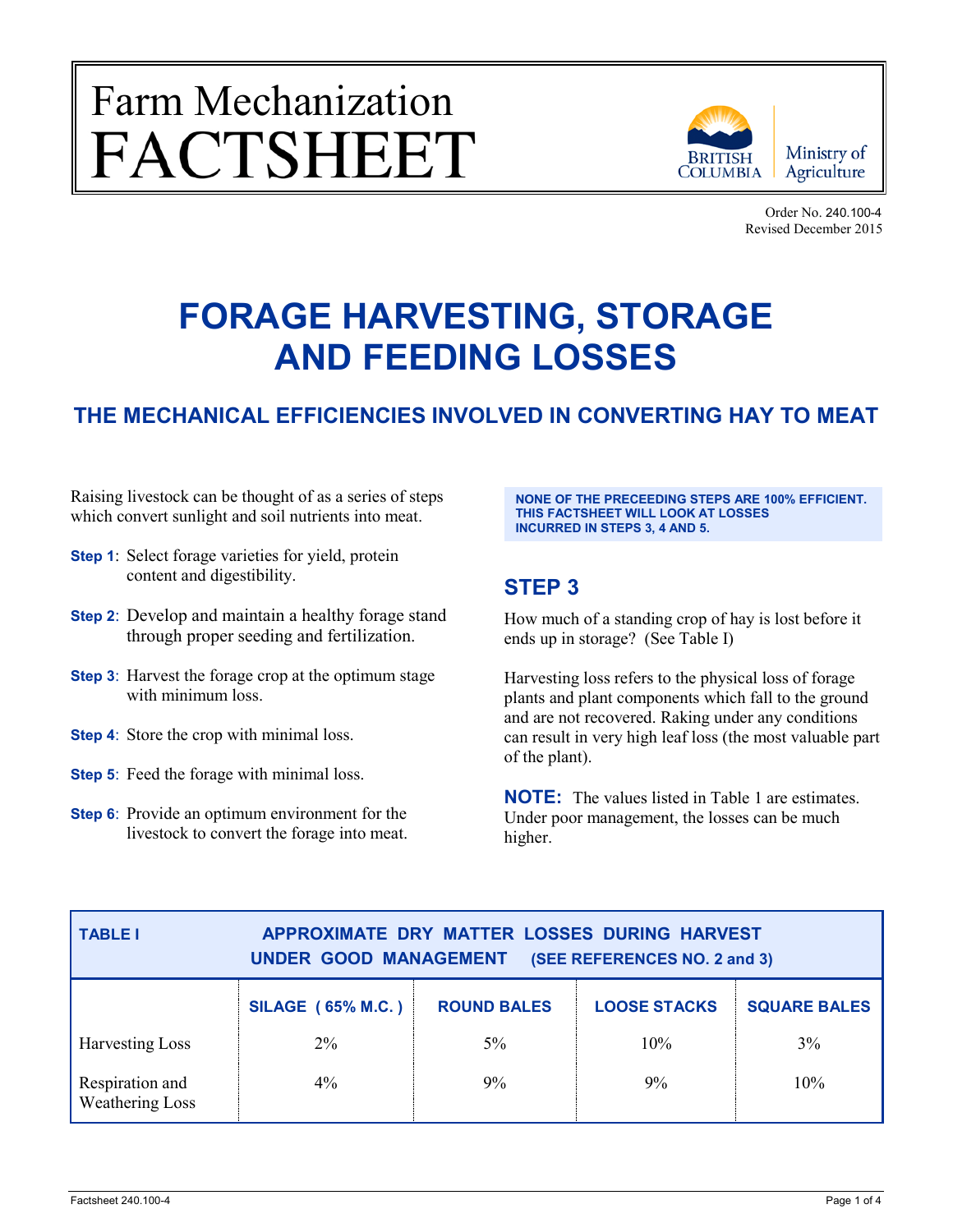Respiration is the process that converts plant material into heat, water vapour and carbon dioxide. The process will occur for a short period of time after the forage is cut.

Weathering refers to the bleaching and washing of the forage crop by sun and rain. Weathering occurs during the time after cutting and before the crop is placed in storage and results in the degradation and removal of plant nutrients.

# **STEP 4**

How much of the forage crop that goes into storage never comes out again?

| <b>TABLE II</b><br><b>APPROXIMATE DRY MATTER</b><br><b>LOSSES DURING STORAGE</b><br><b>UNDER GOOD MANAGEMENT</b><br>(REFERENCES NO. 2 and 3) |               |                              |               |                               |  |
|----------------------------------------------------------------------------------------------------------------------------------------------|---------------|------------------------------|---------------|-------------------------------|--|
|                                                                                                                                              | <b>SILAGE</b> | <b>ROUND</b><br><b>BALES</b> | <b>STACKS</b> | <b>SQUARE</b><br><b>BALES</b> |  |
| Storage<br>Loss                                                                                                                              | 10%           | 6%                           | 10%           | $3\%$<br>(sheltered)          |  |

For silage, a 10% dry matter loss is typical in an upright concrete stave silo. A bunker silo typically experiences losses of 15%.

Properly formed round bales stored on a dry, welldrained site exposed to minimal rainfall will lose approximately 6% dry matter. It can easily be higher.

The dry matter loss in loose stacks is highly variable and depends largely on operator skill in forming the stacks.

Square bales stored outside on a poorly drained site can easily suffer dry matter losses of 15%.

# **STEP 5**

How much of the forage that goes into the feed bunk is lost before it goes into the livestock? (See Table III)

The superscripted values in Table III are documented in the references. The majority of the values are the author's estimate.

There are two factors that contribute to feed bunk loss.

## **TABLE III APPROXIMATE FEEDING LOSSES FOR VARIOUS BEEF CATTLE FEEDING METHODS**

| <b>FEEDING METHOD</b>                            | <b>SILAGE</b>          | <b>ROUND BALES</b>  | <b>LOOSE STACKS</b> | <b>SQUARE BALES</b> |
|--------------------------------------------------|------------------------|---------------------|---------------------|---------------------|
| Free Access                                      | 40 to 65 % loss $^{1}$ |                     |                     |                     |
| <b>Flat Feed Bunk</b>                            | 35%                    | 40%                 | 40%                 | 40%                 |
| Drive thru feed bunk with cables                 | 30%                    | 35%                 | 35%                 | 35%                 |
| 12-inch-spaced round slant bar<br>feeder         | 25%                    | $31\%$ <sup>1</sup> | 30%                 | 30%                 |
| Electric wire full feed                          | 20%                    | $25\%$ <sup>1</sup> | 25%                 | 25%                 |
| 10-inch-spaced slant bar feeder<br>(collapsible) | 15%                    | $21\%$ <sup>1</sup> | 20%                 | 20%                 |
| Collapsible wooden tombstone<br>feeder           | 15%                    | $20\%$ <sup>1</sup> | 20%                 | 20%                 |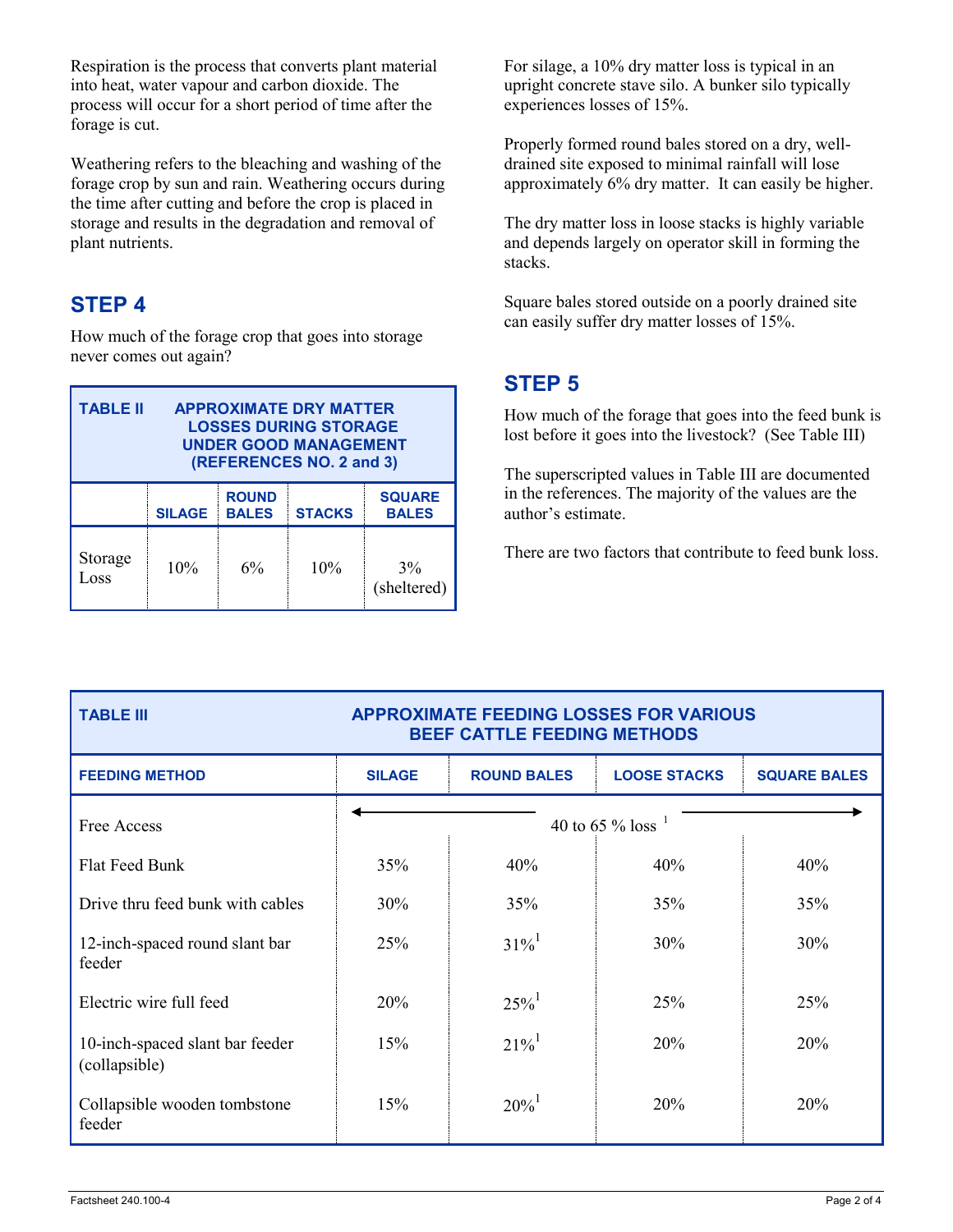